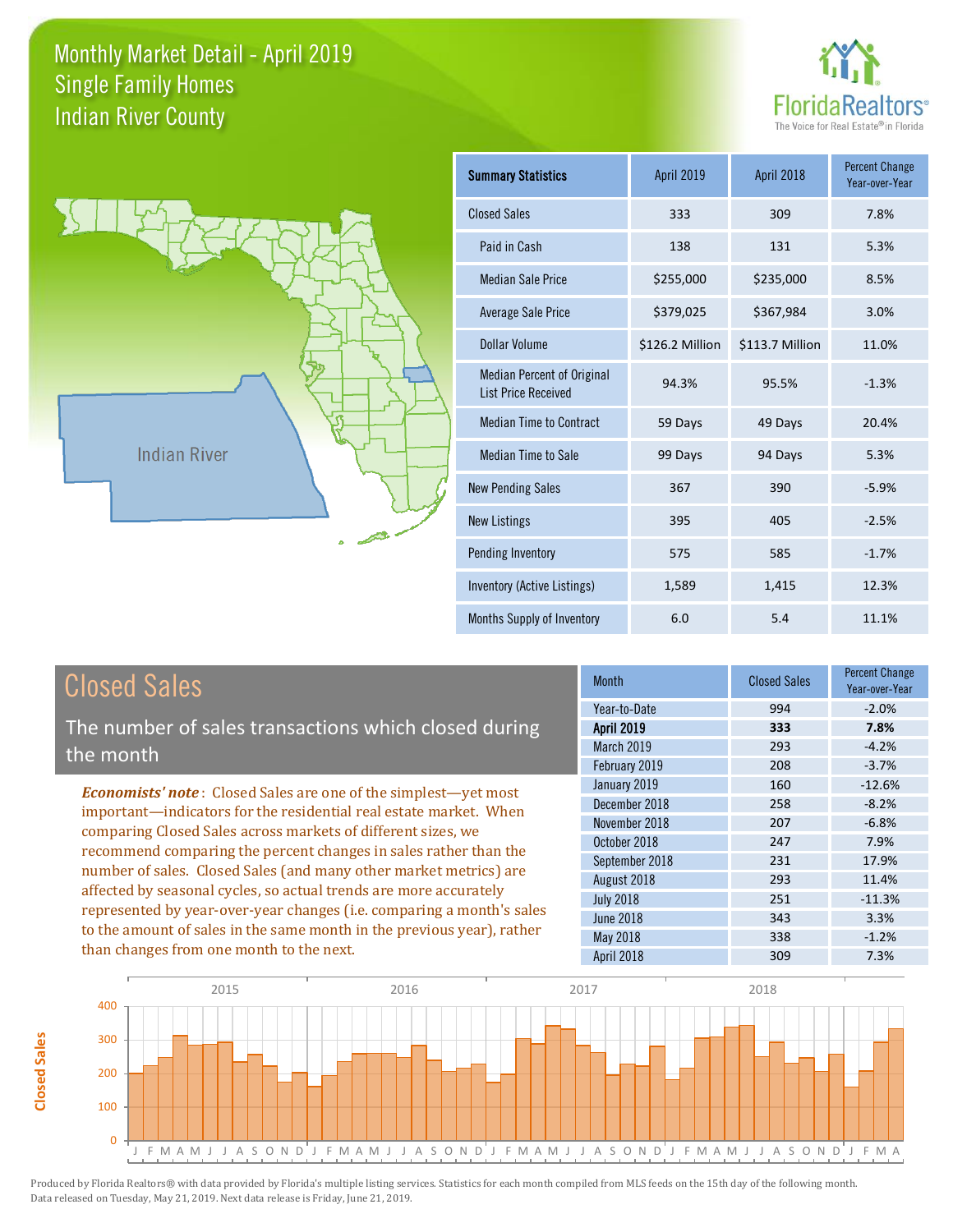this statistic should be interpreted with care.



137 6.2%

| Cash Sales                                                                      | <b>Month</b>      | <b>Cash Sales</b> | <b>Percent Change</b><br>Year-over-Year |
|---------------------------------------------------------------------------------|-------------------|-------------------|-----------------------------------------|
|                                                                                 | Year-to-Date      | 410               | 2.0%                                    |
| The number of Closed Sales during the month in which                            | <b>April 2019</b> | 138               | 5.3%                                    |
| buyers exclusively paid in cash                                                 | <b>March 2019</b> | 116               | 10.5%                                   |
|                                                                                 | February 2019     | 90                | $-3.2%$                                 |
|                                                                                 | January 2019      | 66                | $-9.6%$                                 |
|                                                                                 | December 2018     | 95                | $-13.6%$                                |
| <b>Economists' note</b> : Cash Sales can be a useful indicator of the extent to | November 2018     | 83                | $-6.7%$                                 |
| which investors are participating in the market. Why? Investors are             | October 2018      | 93                | 0.0%                                    |
| far more likely to have the funds to purchase a home available up front,        | September 2018    | 63                | $-4.5%$                                 |
| whereas the typical homebuyer requires a mortgage or some other                 | August 2018       | 109               | 23.9%                                   |
| form of financing. There are, of course, many possible exceptions, so           | <b>July 2018</b>  | 97                | $-6.7%$                                 |

June 2018



#### Cash Sales as a Percentage of Closed Sales

The percentage of Closed Sales during the month which were Cash Sales

*Economists' note* : This statistic is simply another way of viewing Cash Sales. The remaining percentages of Closed Sales (i.e. those not paid fully in cash) each month involved some sort of financing, such as mortgages, owner/seller financing, assumed loans, etc.

| <b>Month</b>      | <b>Percent of Closed</b><br>Sales Paid in Cash | <b>Percent Change</b><br>Year-over-Year |
|-------------------|------------------------------------------------|-----------------------------------------|
| Year-to-Date      | 41.2%                                          | 4.0%                                    |
| <b>April 2019</b> | 41.4%                                          | $-2.4%$                                 |
| March 2019        | 39.6%                                          | 15.5%                                   |
| February 2019     | 43.3%                                          | 0.5%                                    |
| January 2019      | 41.3%                                          | 3.5%                                    |
| December 2018     | 36.8%                                          | $-5.9%$                                 |
| November 2018     | 40.1%                                          | 0.0%                                    |
| October 2018      | 37.7%                                          | $-7.1%$                                 |
| September 2018    | 27.3%                                          | $-19.0%$                                |
| August 2018       | 37.2%                                          | 11.0%                                   |
| <b>July 2018</b>  | 38.6%                                          | 5.2%                                    |
| <b>June 2018</b>  | 39.9%                                          | 2.6%                                    |
| May 2018          | 36.7%                                          | $-6.4%$                                 |
| <b>April 2018</b> | 42.4%                                          | $-8.2%$                                 |

May 2018 124 -7.5%

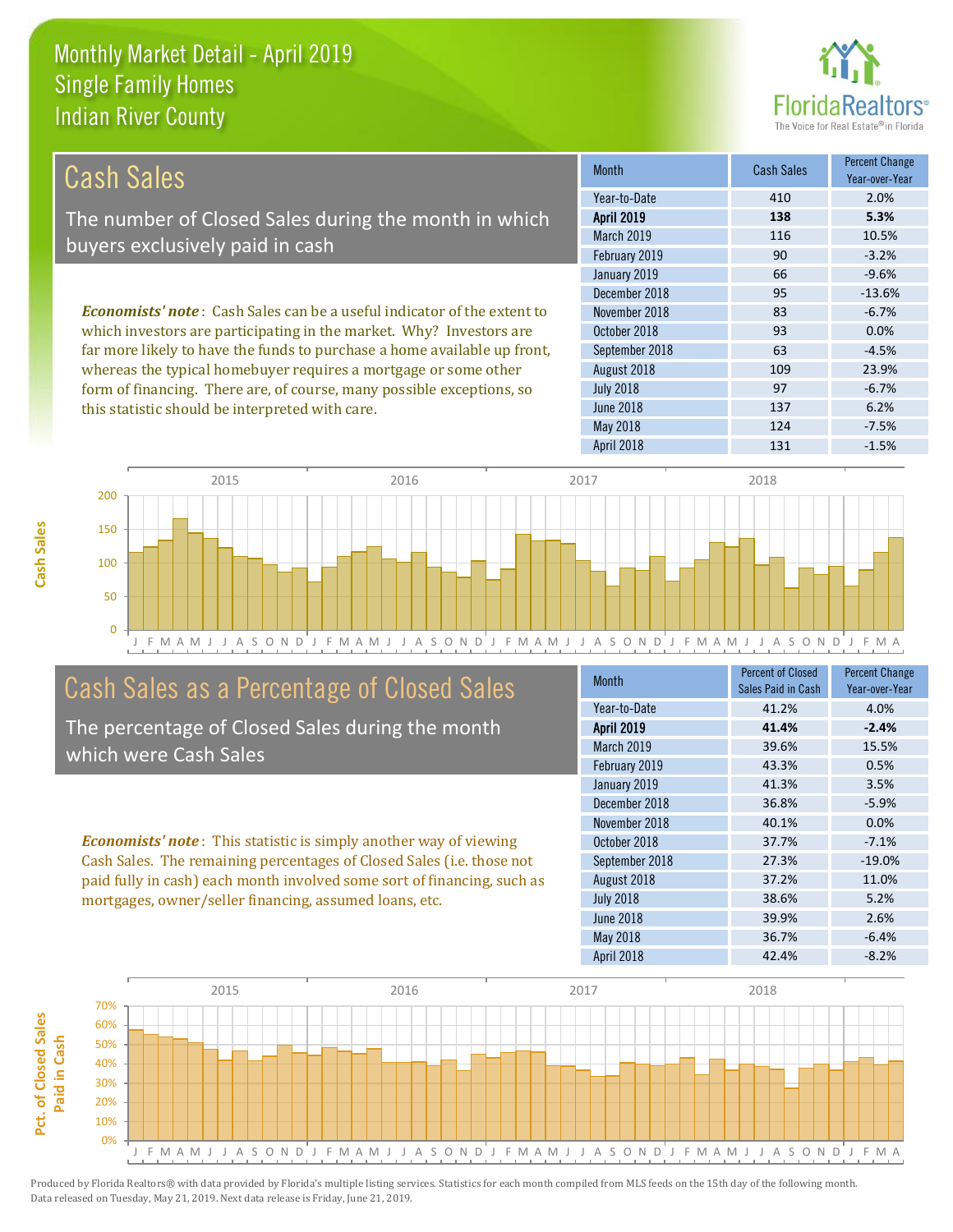

#### Month Median Sale Price Percent Change Year-over-Year April 2019 **\$255,000 8.5%** Year-to-Date \$245,000 4.7% September 2018 \$240,000 4.4% March 2019 **\$248,500** 10.4% February 2019 \$245,000 1.1% November 2018 **\$240,000** 9.6% October 2018 **\$235,150** 6.3% January 2019 **\$232,000** \$234,000 December 2018 **\$242,505** 1.0% August 2018 **\$245,000** 3.8% July 2018 **\$230,204** -0.5% June 2018 **\$249,000** 6.0% May 2018 **3239,768** 2.1% April 2018 \$235,000 5.6% *Economists' note* : Median Sale Price is our preferred summary statistic for price activity because, unlike Average Sale Price, Median Sale Price is not sensitive to high sale prices for small numbers of homes that may not be characteristic of the market area. Keep in mind that median price trends over time are not always solely caused by changes in the general value of local real estate. Median sale price only reflects the values of the homes that *sold* each month, and the mix of the types of homes that sell can change over time. Median Sale Price The median sale price reported for the month (i.e. 50% of sales were above and 50% of sales were below)



#### Average Sale Price

The average sale price reported for the month (i.e. total sales in dollars divided by the number of sales)

*Economists' note* : Usually, we prefer Median Sale Price over Average Sale Price as a summary statistic for home prices. However, Average Sale Price does have its uses—particularly when it is analyzed alongside the Median Sale Price. For one, the relative difference between the two statistics can provide some insight into the market for higher-end homes in an area.

| <b>Month</b>      | <b>Average Sale Price</b> | <b>Percent Change</b><br>Year-over-Year |
|-------------------|---------------------------|-----------------------------------------|
| Year-to-Date      | \$367,524                 | 6.7%                                    |
| <b>April 2019</b> | \$379,025                 | 3.0%                                    |
| March 2019        | \$361,923                 | 14.1%                                   |
| February 2019     | \$348,172                 | $-6.3%$                                 |
| January 2019      | \$378,999                 | 19.1%                                   |
| December 2018     | \$376,117                 | 15.8%                                   |
| November 2018     | \$324,563                 | 18.5%                                   |
| October 2018      | \$310,545                 | $-4.9%$                                 |
| September 2018    | \$304,633                 | $-6.7%$                                 |
| August 2018       | \$318,992                 | $-13.7%$                                |
| <b>July 2018</b>  | \$335,530                 | $-15.1%$                                |
| <b>June 2018</b>  | \$356,663                 | 12.9%                                   |
| May 2018          | \$333,745                 | 2.9%                                    |
| April 2018        | \$367,984                 | $-11.9%$                                |



Produced by Florida Realtors® with data provided by Florida's multiple listing services. Statistics for each month compiled from MLS feeds on the 15th day of the following month. Data released on Tuesday, May 21, 2019. Next data release is Friday, June 21, 2019.

**Average Sale Price**

**Average Sale Price**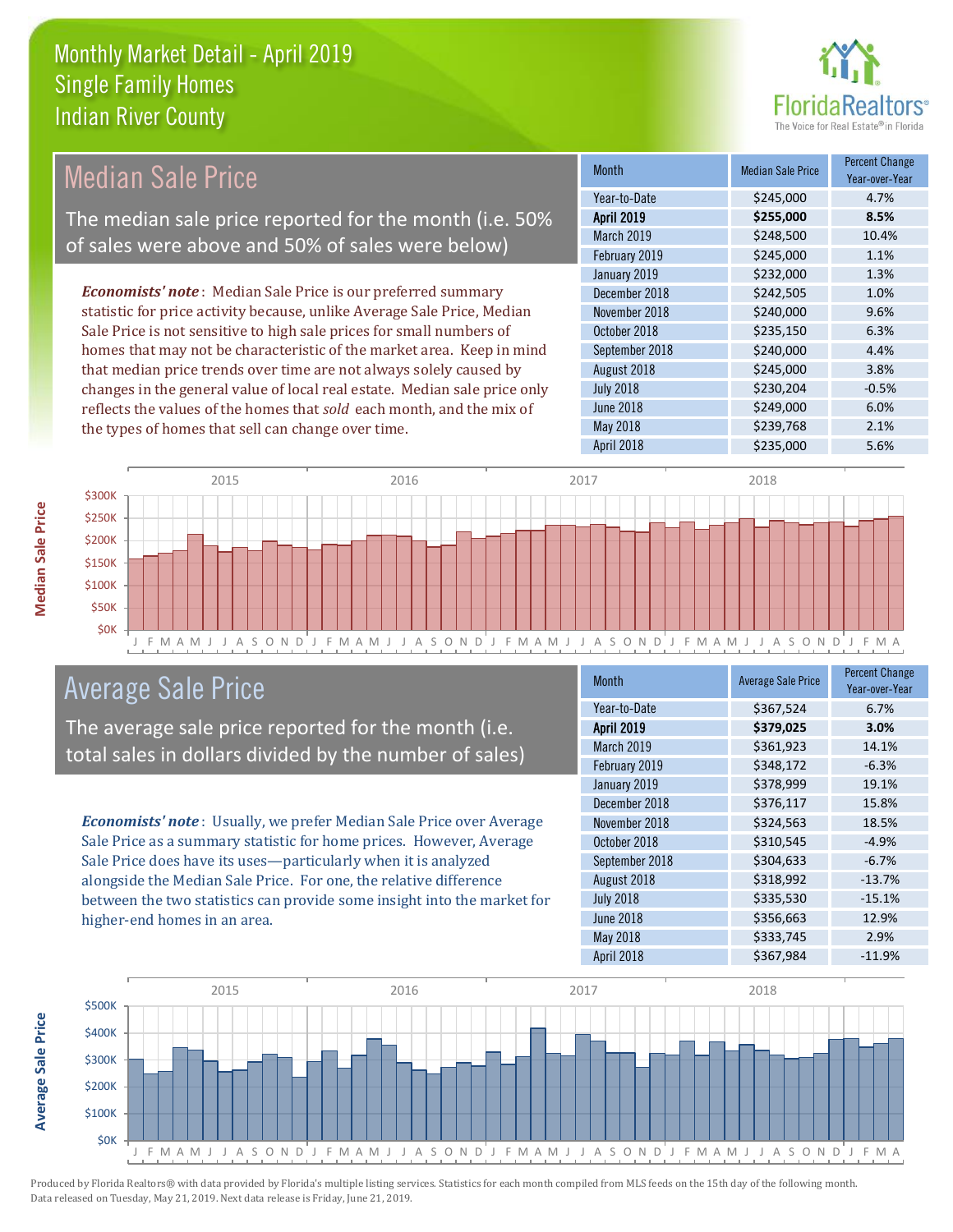

#### Dollar Volume

The sum of the sale prices for all sales which closed during the month

*Economists' note* : Dollar Volume is simply the sum of all sale prices in a given time period, and can quickly be calculated by multiplying Closed Sales by Average Sale Price. It is a strong indicator of the health of the real estate industry in a market, and is of particular interest to real estate professionals, investors, analysts, and government agencies. Potential home sellers and home buyers, on the other hand, will likely be better served by paying attention to trends in the two components of Dollar Volume (i.e. sales and prices) individually.

| <b>Month</b>      | Dollar Volume   | <b>Percent Change</b><br>Year-over-Year |
|-------------------|-----------------|-----------------------------------------|
| Year-to-Date      | \$365.3 Million | 4.6%                                    |
| April 2019        | \$126.2 Million | 11.0%                                   |
| March 2019        | \$106.0 Million | 9.3%                                    |
| February 2019     | \$72.4 Million  | $-9.8%$                                 |
| January 2019      | \$60.6 Million  | 4.2%                                    |
| December 2018     | \$97.0 Million  | 6.3%                                    |
| November 2018     | \$67.2 Million  | 10.5%                                   |
| October 2018      | \$76.7 Million  | 2.6%                                    |
| September 2018    | \$70.4 Million  | 10.0%                                   |
| August 2018       | \$93.5 Million  | $-3.9%$                                 |
| <b>July 2018</b>  | \$84.2 Million  | $-24.7%$                                |
| <b>June 2018</b>  | \$122.3 Million | 16.6%                                   |
| May 2018          | \$112.8 Million | 1.7%                                    |
| <b>April 2018</b> | \$113.7 Million | $-5.5%$                                 |



### Median Percent of Original List Price Received

The median of the sale price (as a percentage of the original list price) across all properties selling during the month

*Economists' note* : The Median Percent of Original List Price Received is useful as an indicator of market recovery, since it typically rises as buyers realize that the market may be moving away from them and they need to match the selling price (or better it) in order to get a contract on the house. This is usually the last measure to indicate a market has shifted from down to up, so it is what we would call a *lagging* indicator.

| <b>Month</b>      | Med. Pct. of Orig.<br><b>List Price Received</b> | <b>Percent Change</b><br>Year-over-Year |
|-------------------|--------------------------------------------------|-----------------------------------------|
| Year-to-Date      | 94.5%                                            | $-1.3%$                                 |
| <b>April 2019</b> | 94.3%                                            | $-1.3%$                                 |
| March 2019        | 94.4%                                            | $-1.4%$                                 |
| February 2019     | 95.9%                                            | 0.1%                                    |
| January 2019      | 93.2%                                            | $-2.7%$                                 |
| December 2018     | 95.0%                                            | $-1.0%$                                 |
| November 2018     | 95.4%                                            | 0.2%                                    |
| October 2018      | 95.7%                                            | 0.5%                                    |
| September 2018    | 94.7%                                            | $-0.8%$                                 |
| August 2018       | 95.0%                                            | $-1.1%$                                 |
| <b>July 2018</b>  | 94.9%                                            | $-1.5%$                                 |
| <b>June 2018</b>  | 95.5%                                            | 0.1%                                    |
| May 2018          | 95.8%                                            | 1.3%                                    |
| <b>April 2018</b> | 95.5%                                            | 1.1%                                    |

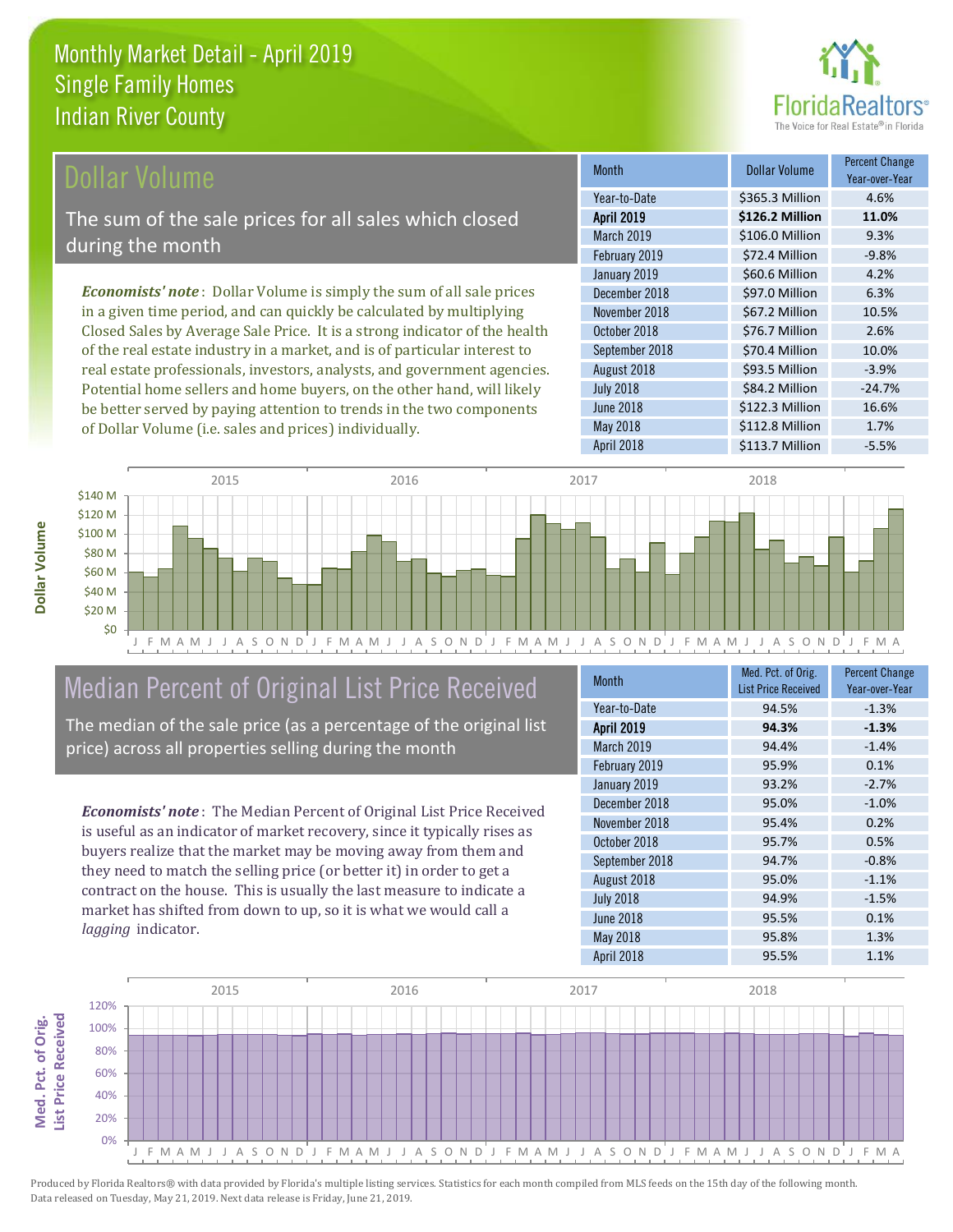

#### Median Time to Contract

The median number of days between the listing date and contract date for all Closed Sales during the month

*Economists' note* : Like Time to Sale, Time to Contract is a measure of the length of the home selling process calculated for sales which closed during the month. The difference is that Time to Contract measures the number of days between the initial listing of a property and the signing of the contract which eventually led to the closing of the sale. When the gap between Median Time to Contract and Median Time to Sale grows, it is usually a sign of longer closing times and/or declining numbers of cash sales.

| Month             | Median Time to<br>Contract | <b>Percent Change</b><br>Year-over-Year |
|-------------------|----------------------------|-----------------------------------------|
| Year-to-Date      | 61 Days                    | 32.6%                                   |
| <b>April 2019</b> | 59 Days                    | 20.4%                                   |
| March 2019        | 60 Days                    | 33.3%                                   |
| February 2019     | 59 Days                    | 28.3%                                   |
| January 2019      | 80 Days                    | 77.8%                                   |
| December 2018     | 47 Days                    | 4.4%                                    |
| November 2018     | 57 Days                    | 42.5%                                   |
| October 2018      | 55 Days                    | 0.0%                                    |
| September 2018    | 52 Days                    | $-5.5%$                                 |
| August 2018       | 70 Days                    | 48.9%                                   |
| <b>July 2018</b>  | 50 Days                    | 6.4%                                    |
| <b>June 2018</b>  | 49 Days                    | $-2.0%$                                 |
| May 2018          | 42 Days                    | $-23.6%$                                |
| April 2018        | 49 Days                    | 4.3%                                    |



#### Median Time to Sale

**Median Time to** 

**Median Time to** 

The median number of days between the listing date and closing date for all Closed Sales during the month

*Economists' note* : Time to Sale is a measure of the length of the home selling process, calculated as the number of days between the initial listing of a property and the closing of the sale. *Median* Time to Sale is the amount of time the "middle" property selling this month was on the market. That is, 50% of homes selling this month took *less* time to sell, and 50% of homes took *more* time to sell. Median Time to Sale gives a more accurate picture than Average Time to Sale, which can be skewed upward by small numbers of properties taking an abnormally long time to sell.

| <b>Month</b>      | <b>Median Time to Sale</b> | <b>Percent Change</b><br>Year-over-Year |
|-------------------|----------------------------|-----------------------------------------|
| Year-to-Date      | 100 Days                   | 9.9%                                    |
| <b>April 2019</b> | 99 Days                    | 5.3%                                    |
| March 2019        | 99 Days                    | 17.9%                                   |
| February 2019     | 98 Days                    | 7.7%                                    |
| January 2019      | 130 Days                   | 46.1%                                   |
| December 2018     | 93 Days                    | $-4.1%$                                 |
| November 2018     | 92 Days                    | 3.4%                                    |
| October 2018      | 90 Days                    | $-15.1%$                                |
| September 2018    | 97 Days                    | $-9.3%$                                 |
| August 2018       | 117 Days                   | 39.3%                                   |
| <b>July 2018</b>  | 92 Days                    | 1.1%                                    |
| <b>June 2018</b>  | 95 Days                    | 4.4%                                    |
| May 2018          | 84 Days                    | $-20.0%$                                |
| April 2018        | 94 Days                    | 2.2%                                    |

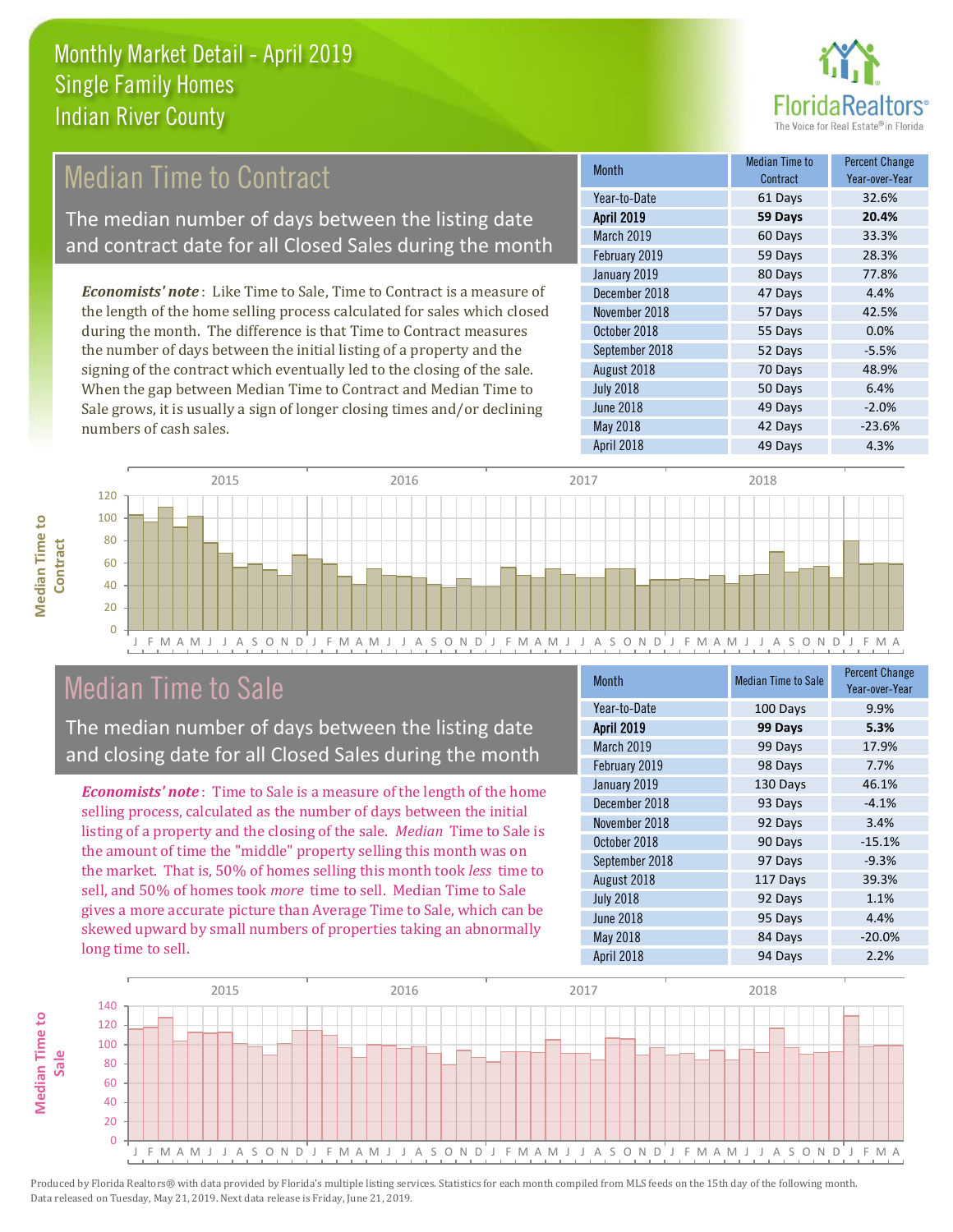

| <b>New Pending Sales</b>                                                      | <b>Month</b>      | <b>New Pending Sales</b> | <b>Percent Change</b><br>Year-over-Year |
|-------------------------------------------------------------------------------|-------------------|--------------------------|-----------------------------------------|
|                                                                               | Year-to-Date      | 1,319                    | $-3.7%$                                 |
| The number of listed properties that went under                               | <b>April 2019</b> | 367                      | $-5.9%$                                 |
| contract during the month                                                     | <b>March 2019</b> | 359                      | 1.1%                                    |
|                                                                               | February 2019     | 300                      | $-4.2%$                                 |
|                                                                               | January 2019      | 293                      | $-5.8%$                                 |
| <b>Economists' note:</b> Because of the typical length of time it takes for a | December 2018     | 156                      | $-21.2%$                                |
| sale to close, economists consider Pending Sales to be a decent               | November 2018     | 260                      | $-3.3%$                                 |
| indicator of potential future Closed Sales. It is important to bear in        | October 2018      | 272                      | $-2.5%$                                 |
| mind, however, that not all Pending Sales will be closed successfully.        | September 2018    | 217                      | 42.8%                                   |
| So, the effectiveness of Pending Sales as a future indicator of Closed        | August 2018       | 307                      | 12.0%                                   |
| Sales is susceptible to changes in market conditions such as the              | <b>July 2018</b>  | 286                      | $-1.0%$                                 |



# New Listings

distressed properties for sale.

The number of properties put onto the market during the month

availability of financing for homebuyers and the inventory of

*Economists' note* : New Listings tend to rise in delayed response to increasing prices, so they are often seen as a lagging indicator of market health. As prices rise, potential sellers raise their estimations of value—and in the most recent cycle, rising prices have freed up many potential sellers who were previously underwater on their mortgages. Note that in our calculations, we take care to not include properties that were recently taken off the market and quickly relisted, since these are not really *new* listings.

| <b>Month</b>      | <b>New Listings</b> | <b>Percent Change</b><br>Year-over-Year |
|-------------------|---------------------|-----------------------------------------|
| Year-to-Date      | 1,705               | $-4.2%$                                 |
| <b>April 2019</b> | 395                 | $-2.5%$                                 |
| March 2019        | 417                 | $-3.5%$                                 |
| February 2019     | 414                 | $-9.6%$                                 |
| January 2019      | 479                 | $-1.2%$                                 |
| December 2018     | 265                 | 8.2%                                    |
| November 2018     | 369                 | 8.8%                                    |
| October 2018      | 446                 | 30.4%                                   |
| September 2018    | 311                 | 75.7%                                   |
| August 2018       | 348                 | 13.4%                                   |
| <b>July 2018</b>  | 333                 | 8.8%                                    |
| June 2018         | 303                 | $-18.3%$                                |
| May 2018          | 411                 | 8.2%                                    |
| April 2018        | 405                 | 21.3%                                   |

June 2018 **278** -18.7% May 2018 357 11.2%



**Pending Sales**

Pending Sales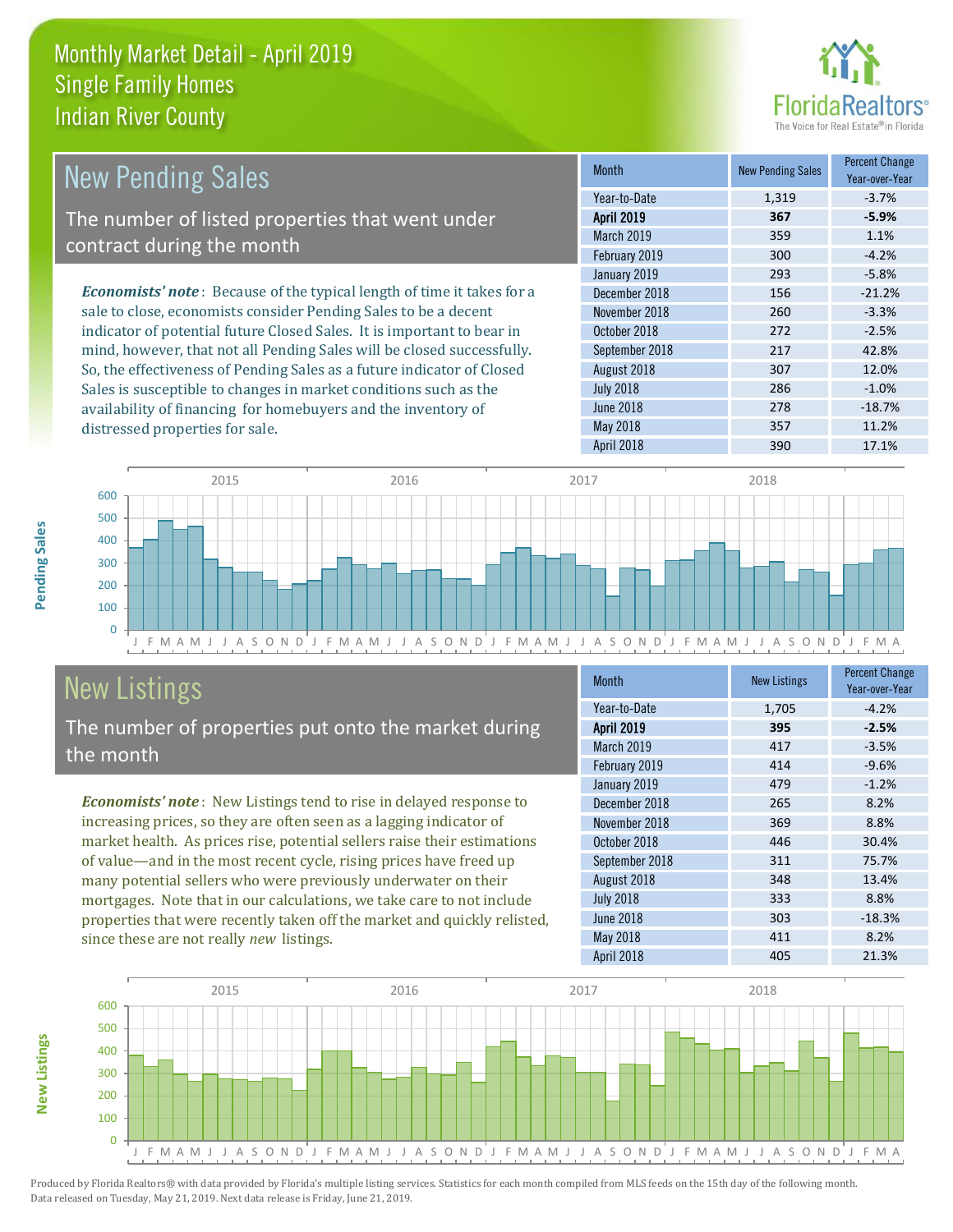

# Inventory (Active Listings) The number of property listings active at the end of the month

*Economists' note* : There are a number of ways to define and calculate Inventory. Our method is to simply count the number of active listings on the last day of the month, and hold this number to compare with the same month the following year. Inventory rises when New Listings are outpacing the number of listings that go off-market (regardless of whether they actually sell). Likewise, it falls when New Listings aren't keeping up with the rate at which homes are going off-market.

| <b>Month</b>             | Inventory | <b>Percent Change</b><br>Year-over-Year |
|--------------------------|-----------|-----------------------------------------|
| <b>YTD (Monthly Avg)</b> | 1,661     | 15.7%                                   |
| <b>April 2019</b>        | 1,589     | 12.3%                                   |
| March 2019               | 1,639     | 13.7%                                   |
| February 2019            | 1,755     | 17.6%                                   |
| January 2019             | 1,660     | 19.2%                                   |
| December 2018            | 1,496     | 27.2%                                   |
| November 2018            | 1,484     | 22.4%                                   |
| October 2018             | 1,490     | 22.7%                                   |
| September 2018           | 1,332     | 16.0%                                   |
| August 2018              | 1,330     | 14.1%                                   |
| <b>July 2018</b>         | 1,290     | 3.4%                                    |
| <b>June 2018</b>         | 1,307     | 2.0%                                    |
| May 2018                 | 1,467     | 9.6%                                    |
| April 2018               | 1,415     | 9.5%                                    |



### Months Supply of Inventory

An estimate of the number of months it will take to deplete the current Inventory given recent sales rates

*Economists' note* : MSI is a useful indicator of market conditions. The benchmark for a balanced market (favoring neither buyer nor seller) is 5.5 months of inventory. Anything higher is traditionally a buyers' market, and anything lower is a sellers' market. There is no single accepted way of calculating MSI. A common method is to divide current Inventory by the most recent month's Closed Sales count, but this count is a usually poor predictor of future Closed Sales due to seasonal cycles. To eliminate seasonal effects, we use the 12-month average of monthly Closed Sales instead.

| <b>Month</b>             | <b>Months Supply</b> | <b>Percent Change</b><br>Year-over-Year |
|--------------------------|----------------------|-----------------------------------------|
| <b>YTD (Monthly Avg)</b> | 6.3                  | 14.5%                                   |
| <b>April 2019</b>        | 6.0                  | 11.1%                                   |
| March 2019               | 6.3                  | 14.5%                                   |
| February 2019            | 6.7                  | 17.5%                                   |
| January 2019             | 6.3                  | 16.7%                                   |
| December 2018            | 5.6                  | 24.4%                                   |
| November 2018            | 5.6                  | 16.7%                                   |
| October 2018             | 5.6                  | 16.7%                                   |
| September 2018           | 5.0                  | 11.1%                                   |
| August 2018              | 5.0                  | 11.1%                                   |
| <b>July 2018</b>         | 4.9                  | 2.1%                                    |
| <b>June 2018</b>         | 4.9                  | $-2.0%$                                 |
| May 2018                 | 5.6                  | 3.7%                                    |
| April 2018               | 5.4                  | 1.9%                                    |

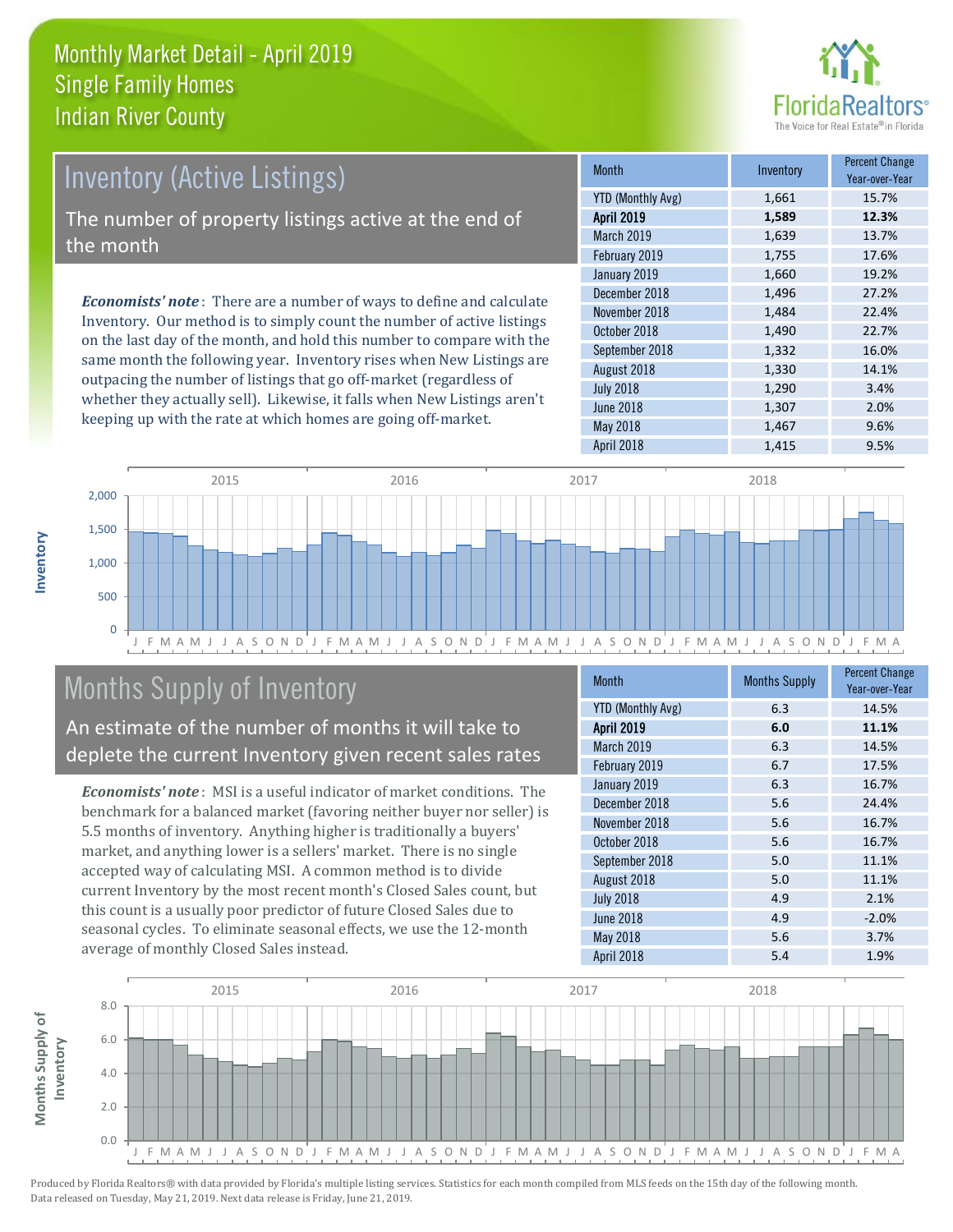

#### *Economists' note:* Closed Sales are one of the simplest—yet most important—indicators for the residential real estate market. When comparing Closed Sales across markets of different sizes, we recommend comparing the percent changes in sales rather than the number of sales. Closed Sales (and many other market metrics) are affected by seasonal cycles, so actual trends are more accurately represented by year-over-year changes (i.e. comparing a month's sales to the amount of sales in the same month in the previous year), rather than changes from one month to the next. \$1,000,000 or more 22 4.8% \$250,000 - \$299,999 50 16.3% \$300,000 - \$399,999 50 66.7% \$400,000 - \$599,999 32 6.7% \$600,000 - \$999,999 16 -5.9% \$150,000 - \$199,999 65 16.1% \$200,000 - \$249,999 70 18.6% \$100,000 - \$149,999 25 -40.5% Sale Price Closed Sales Percent Change Year-over-Year Less than \$50,000 1 1 0.0%  $$50.000 - $99.999$  2 -80.0% Closed Sales by Sale Price The number of sales transactions which closed during the month



#### Median Time to Contract by Sale Price The median number of days between the listing date and contract date for all Closed Sales during the month

*Economists' note* : Like Time to Sale, Time to Contract is a measure of the length of the home selling process calculated for sales which closed during the month. The difference is that Time to Contract measures the number of days between the initial listing of a property and the signing of the contract which eventually led to the closing of the sale. When the gap between Median Time to Contract and Median Time to Sale grows, it is usually a sign of longer closing times and/or declining numbers of cash sales.

| <b>Sale Price</b>     | <b>Median Time to</b><br>Contract | <b>Percent Change</b><br>Year-over-Year |
|-----------------------|-----------------------------------|-----------------------------------------|
| Less than \$50,000    | 11 Days                           | $-94.0%$                                |
| $$50,000 - $99,999$   | 100 Days                          | 733.3%                                  |
| $$100,000 - $149,999$ | 54 Days                           | 74.2%                                   |
| $$150,000 - $199,999$ | 47 Days                           | 46.9%                                   |
| \$200,000 - \$249,999 | 56 Days                           | $-1.8%$                                 |
| \$250,000 - \$299,999 | 44 Days                           | $-35.3%$                                |
| \$300,000 - \$399,999 | 58 Days                           | 5.5%                                    |
| \$400,000 - \$599,999 | 152 Days                          | 83.1%                                   |
| \$600,000 - \$999,999 | 84 Days                           | $-70.6%$                                |
| \$1,000,000 or more   | 155 Days                          | 56.6%                                   |



**Closed Sales**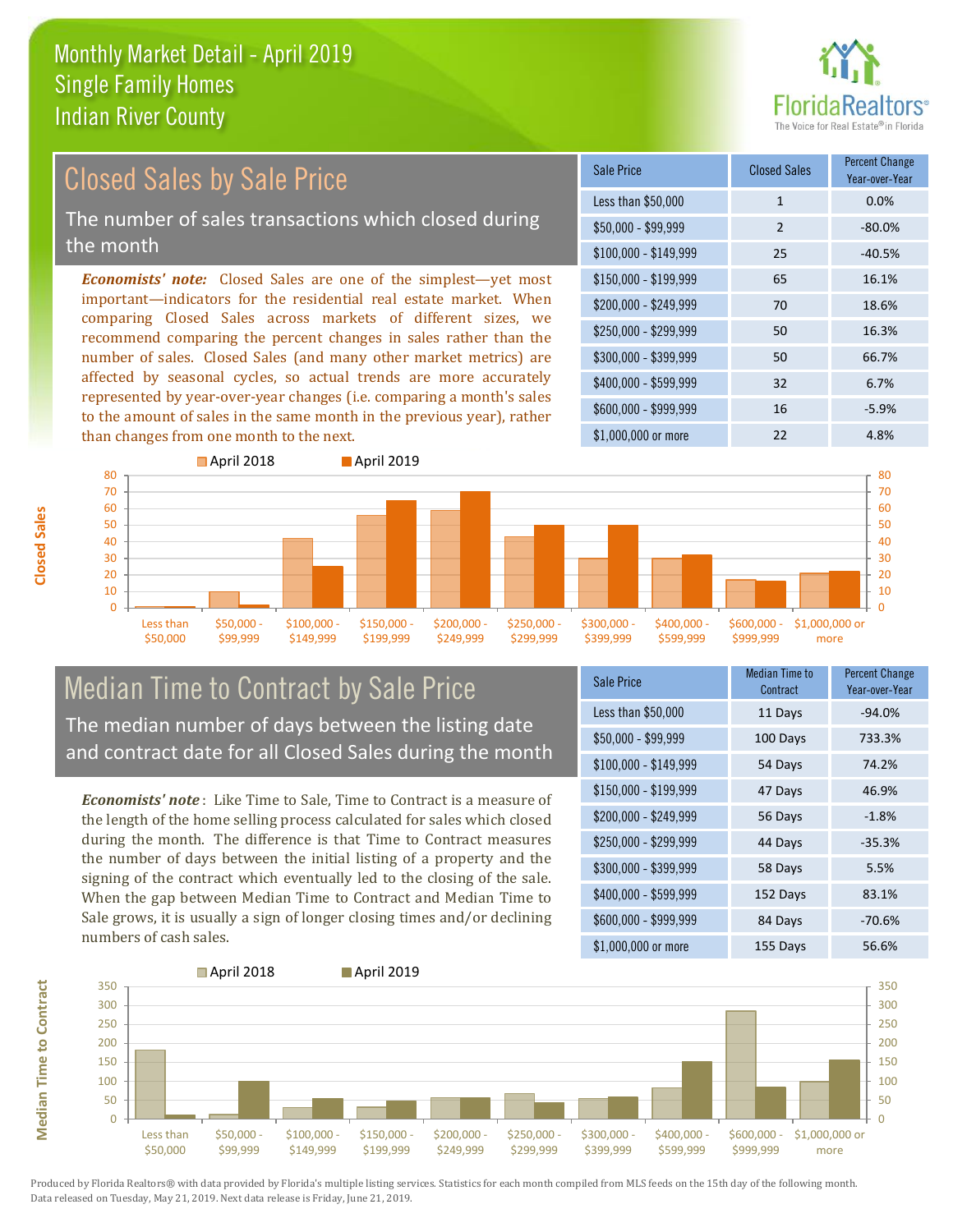

# New Listings by Initial Listing Price

The number of properties put onto the market during the month

*Economists' note:* New Listings tend to rise in delayed response to increasing prices, so they are often seen as a lagging indicator of market health. As prices rise, potential sellers raise their estimations of value—and in the most recent cycle, rising prices have freed up many potential sellers who were previously underwater on their mortgages. Note that in our calculations, we take care to not include properties that were recently taken off the market and quickly relisted, since these are not really *new* listings.

| <b>Initial Listing Price</b> | <b>New Listings</b> | <b>Percent Change</b><br>Year-over-Year |
|------------------------------|---------------------|-----------------------------------------|
| Less than \$50,000           | 0                   | N/A                                     |
| $$50,000 - $99,999$          | 3                   | $-70.0%$                                |
| $$100,000 - $149,999$        | 22                  | $-45.0%$                                |
| $$150,000 - $199,999$        | 76                  | 7.0%                                    |
| \$200,000 - \$249,999        | 85                  | 3.7%                                    |
| \$250,000 - \$299,999        | 63                  | $-6.0%$                                 |
| \$300,000 - \$399,999        | 52                  | $-13.3%$                                |
| \$400,000 - \$599,999        | 48                  | 23.1%                                   |
| \$600,000 - \$999,999        | 28                  | 27.3%                                   |
| \$1,000,000 or more          | 18                  | 28.6%                                   |



#### Inventory by Current Listing Price The number of property listings active at the end of the month

*Economists' note* : There are a number of ways to define and calculate Inventory. Our method is to simply count the number of active listings on the last day of the month, and hold this number to compare with the same month the following year. Inventory rises when New Listings are outpacing the number of listings that go off-market (regardless of whether they actually sell). Likewise, it falls when New Listings aren't keeping up with the rate at which homes are going off-market.

| <b>Current Listing Price</b> | Inventory | Percent Change<br>Year-over-Year |
|------------------------------|-----------|----------------------------------|
| Less than \$50,000           | 1         | N/A                              |
| \$50,000 - \$99,999          | 4         | $-78.9%$                         |
| $$100,000 - $149,999$        | 43        | $-23.2%$                         |
| $$150,000 - $199,999$        | 189       | 57.5%                            |
| \$200,000 - \$249,999        | 240       | 46.3%                            |
| \$250,000 - \$299,999        | 179       | $-1.1%$                          |
| \$300,000 - \$399,999        | 270       | 28.6%                            |
| \$400,000 - \$599,999        | 241       | $-4.4%$                          |
| \$600,000 - \$999,999        | 182       | 4.0%                             |
| \$1,000,000 or more          | 240       | 0.8%                             |



**Inventory**